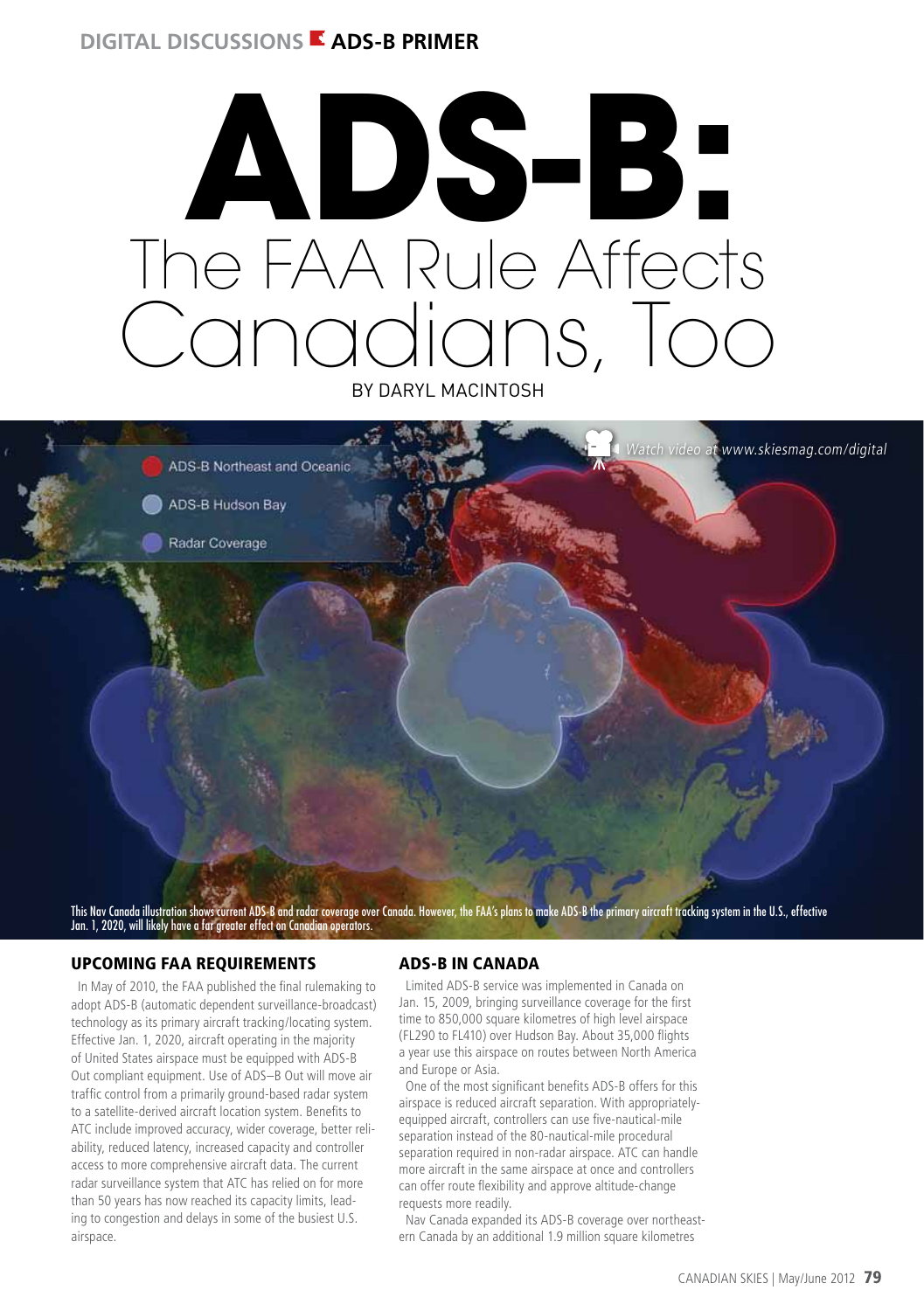

**ADS-B Technologies Illustration**

in 2010, and recently added another 1.3 million square kilometres over the North Atlantic (see p.18). However, the upcoming United States ADS-B requirements will affect many more Canadian aircraft operators than will Nav Canada's ADS-B requirements. Most of us don't need to fly over Hudson Bay, but many of us do regularly fly within U.S. airspace.

#### ADS-B Out Defined

Automatic: Each aircraft equipped with ADS-B Out will Automatically and continuously transmit its precise position, its velocity (vertically and horizontally), as well as its altitude and other relevant information. The system is always on and requires no pilot action for activation.

Dependent: The overall system is Dependent on each aircraft to transmit accurate data including identification (ICAO 24-bit ID), position, and velocity, together with specific integrity/accuracy quality information.

Surveillance: The system provides ATC with Surveillance capability similar to radar.

Broadcast: Each aircraft will continuously Broadcast the required data. The system does not require interrogation from ATC or from another aircraft.

Out: Although the overall ADS-B system is designed to be bi-directional, only ADS-B Out data capability is becoming mandatory.

#### ADS-B In

ADS-B In capability is a key design feature of the overall ADS-B system, but the FAA did not make this capability mandatory. Many operators will, however, choose to install ADS-B In because of the significantly improved situational awareness the available data will provide to flight crews. TIS-B (traffic information service-broadcast) and FIS-B (flight information services-broadcast offering weather data, airspace information and other services) are available as free uplinks to any aircraft that carries the correct receiving equipment.

## Equipment - Technology Choices

The ADS–B Out capability regulation requires operators to install equipment into each aircraft that will provide a data link to ATC to be used for aircraft surveillance. Operators must choose between two completely different types of equipment required under this rule: a 1090 MHz extended squitter (ES) broadcast link or a universal access transceiver (UAT) broadcast link operating on 978 MHz. In addition to the broadcast link, each aircraft must also be equipped with an approved GPS to provide the required aircraft position source data.

#### **Equipment Choice # 1 - 1090 MHz ES**

Equipment certified for this option transmits on 1090 MHz, the same frequency as current transponders. Some Mode S

transponders with ES can be certified to meet the latest ADS-B Out requirements. The 1090 MHz ES broadcast link is the internationally agreed-upon standard and is required for aircraft that fly into any other jurisdictions that utilize ADS-B. The final FAA rule requires aircraft flying at and above 18,000 feet MSL [flight level (FL) 180, Class A Airspace] to have ADS–B Out performance capabilities using the 1090 MHz ES broadcast link. This rule also specifies that aircraft flying in designated airspace below 18,000